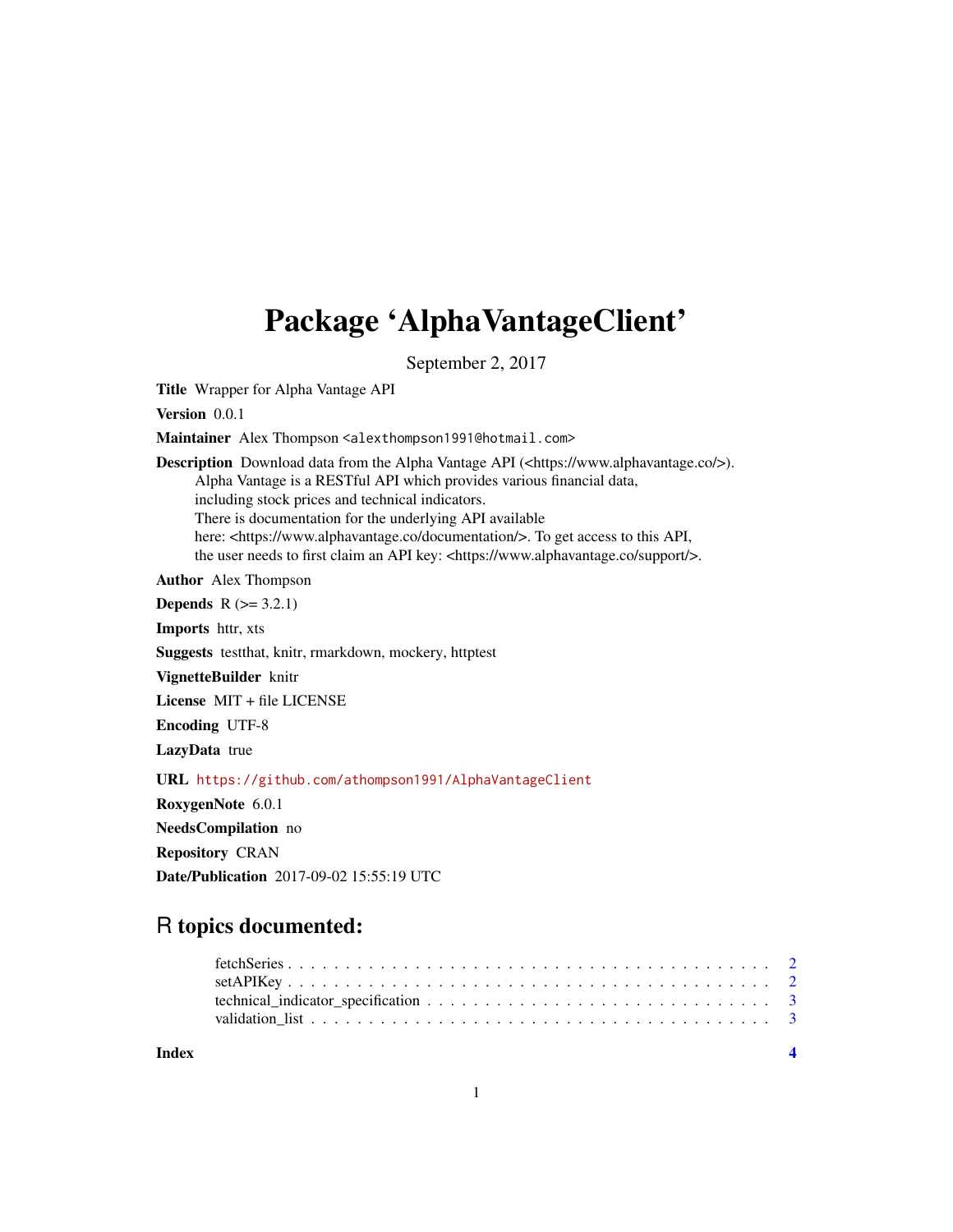<span id="page-1-0"></span>

#### Description

This is the main function that pulls data directly from Alpha Vantage into a convenient xts object. This is a general function that reflects exactly the documentation listed [online.](https://www.alphavantage.co/documentation/)

#### Usage

```
fetchSeries(function_nm, ...)
```
#### Arguments

| function_nm | The function name. While case insensitive, this argument needs to be exactly as  |
|-------------|----------------------------------------------------------------------------------|
|             | listed in the documentation. Examples include time_series_daily, sma, and        |
|             | bbands.                                                                          |
| $\cdots$    | Other arguments. If a required argument is missing then an error will be thrown. |
|             | If an optional argument is missing then a warning will be thrown.                |

#### Value

A two element list: the first element is the xts object named xts\_object and the second is the raw http response named httr\_response (see httr package for details on this class)

#### Examples

```
setAPIKey()
example_prices <- fetchSeries(function_nm = "time_series_daily", symbol = "msft")
example_sma <- fetchSeries(function_nm = "sma", symbol = "msft", interval = "daily",
                           time_period = 10, series_type = "open")
```
setAPIKey *Assign API key to environment.*

#### Description

Assign API key to environment.

#### Usage

setAPIKey(key = "demo")

#### Arguments

key The API key from AlphaVantage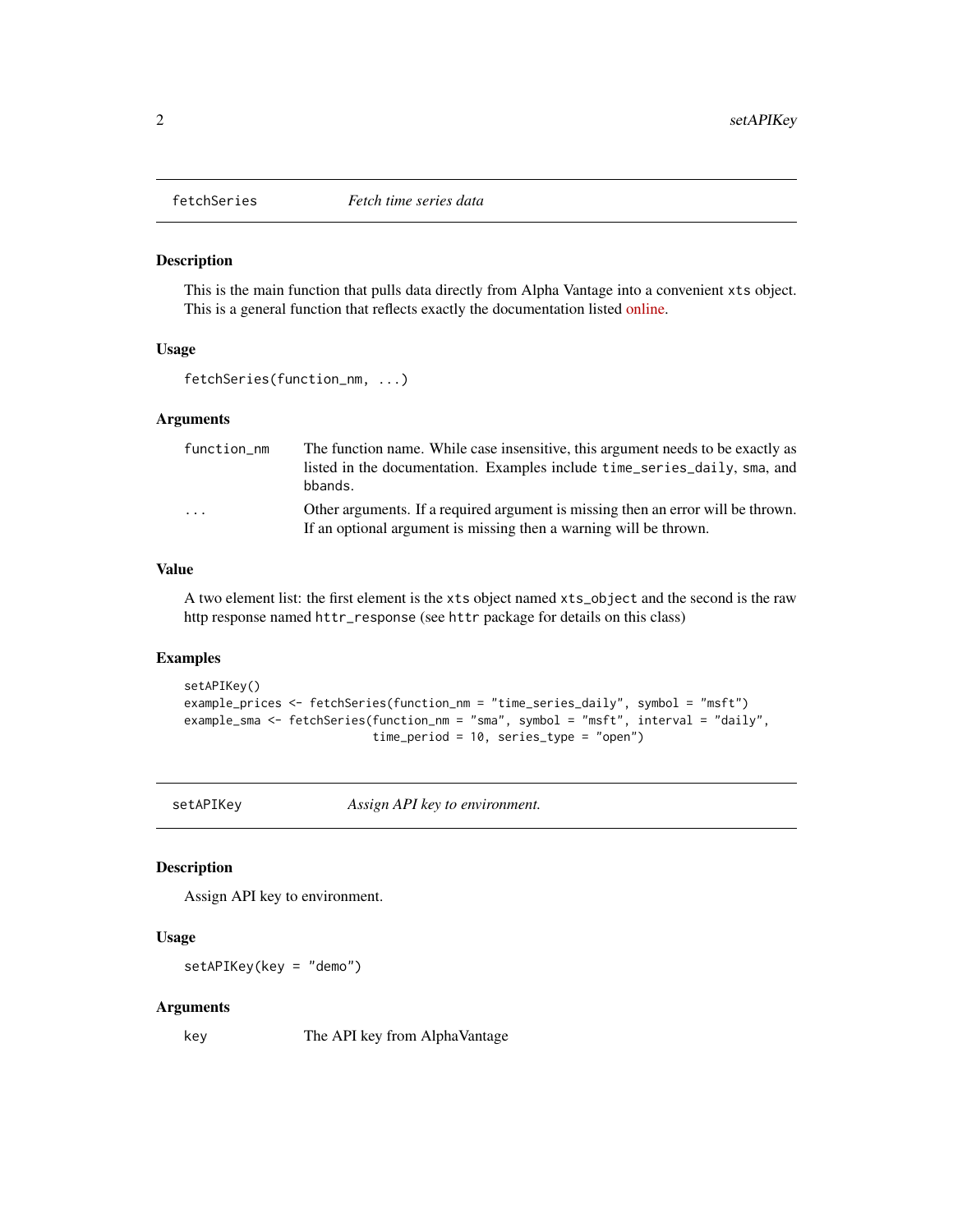<span id="page-2-0"></span>technical\_indicator\_specification *Required and optional arguments specification.*

#### Description

A listing that replicates the required and optional argument listings from the Alpha Vantage documentation.

# Usage

technical\_indicator\_specification

## Format

An object of class list of length 54.

validation\_list *Validation listings*

#### Description

A listing that outlines which arguments are acceptable.

#### Usage

validation\_list

## Format

An object of class list of length 5.